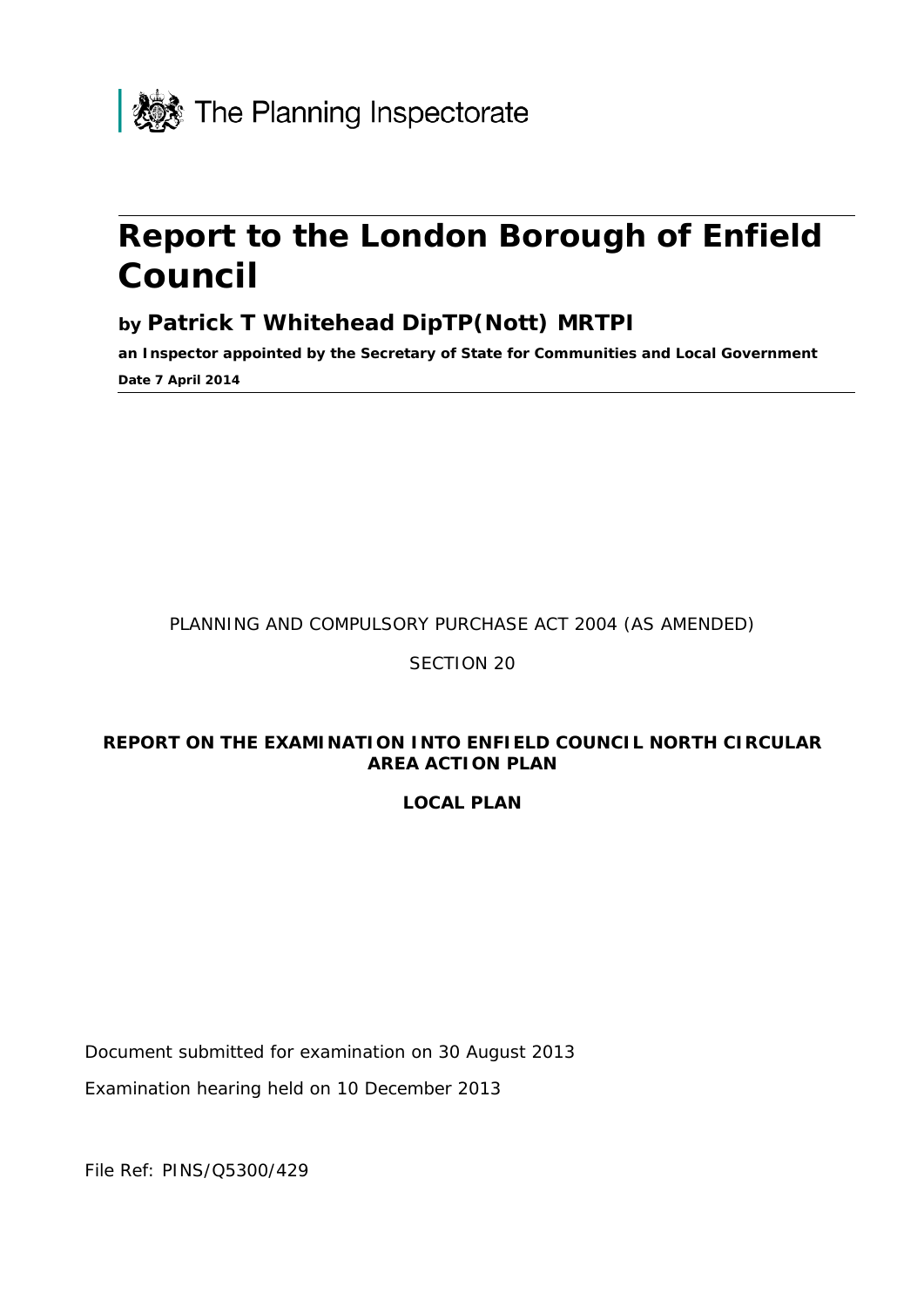# **Abbreviations Used in this Report**

| Statement of Community Involvement |
|------------------------------------|
|                                    |
|                                    |
|                                    |
|                                    |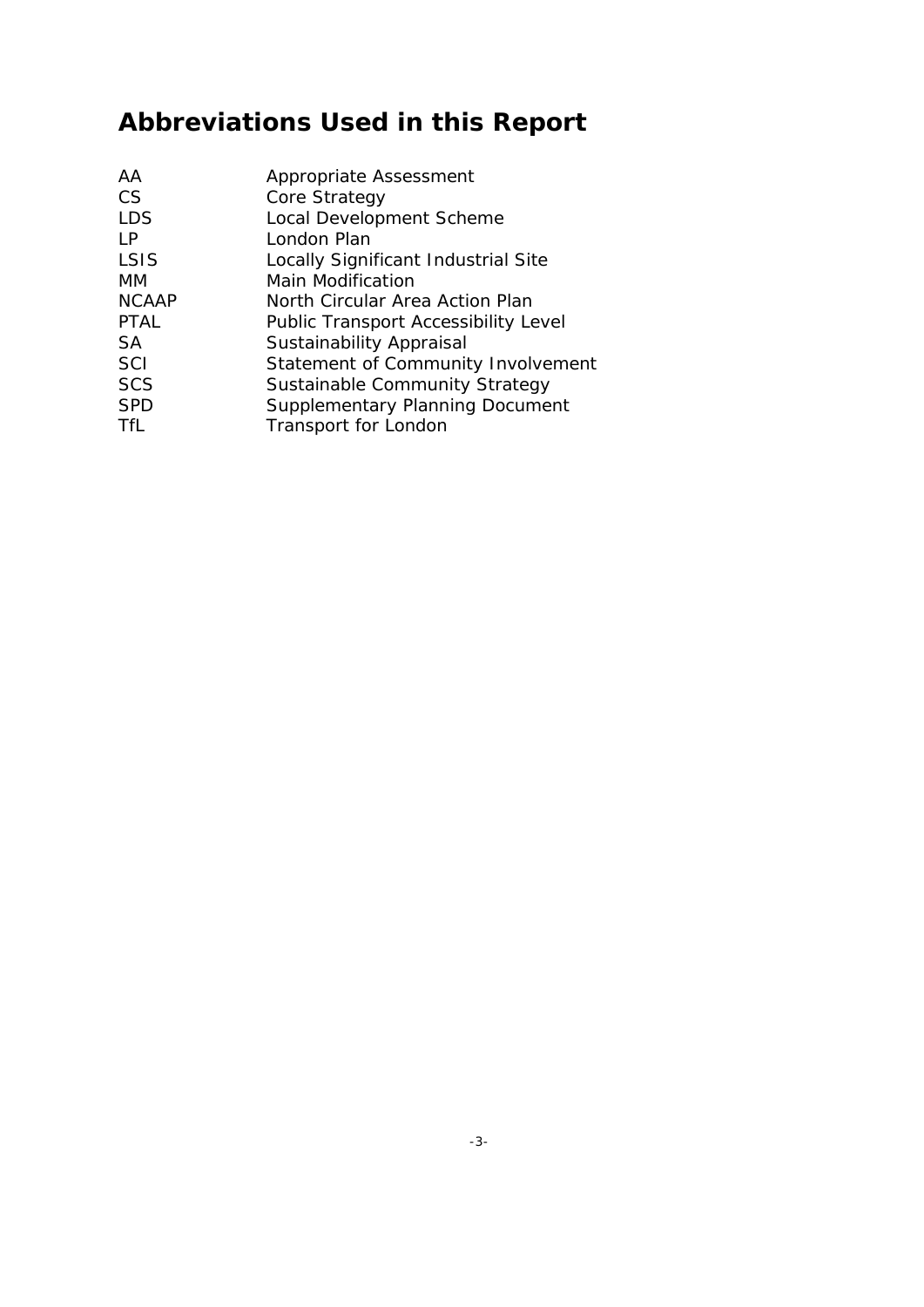### **Non-Technical Summary**

This report concludes that the North Circular Area Action Plan provides an appropriate basis for the planning of the North Circular Area over the next 12 years, providing a number of modifications are made to the plan. The London Borough of Enfield Council has specifically requested me to recommend any modifications necessary to enable the plan to be adopted.

All of the modifications to address this were proposed by the Council and I have recommended their inclusion after considering the representations from other parties on these issues.

The Main Modifications can be summarised as follows:

- The inclusion of a paragraph reflecting the national presumption in favour of sustainable development;
- The insertion of altered text to Policy 4 Local Education together with supporting text to provide clarity and ensure proper consideration is given to the necessary infrastructure to support residential growth;
- An amendment to the supporting text under Policy 13 Ladderswood Estate to reflect the current position with regard to development proposals.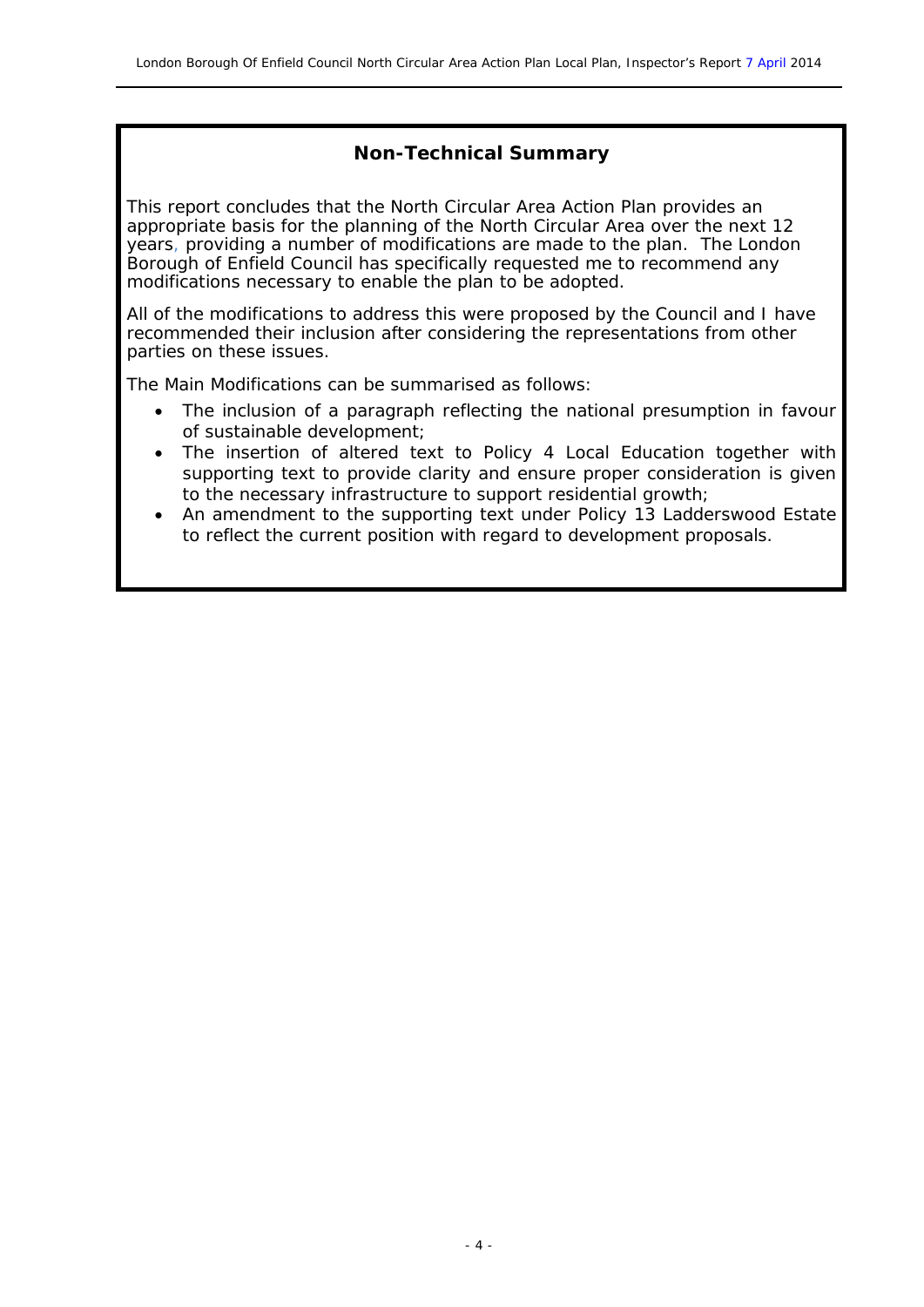## **Introduction**

- 1. This report contains my assessment of the Enfield Council's North Circular Area Action Plan Local Plan in terms of Section 20(5) of the Planning & Compulsory Purchase Act 2004 (as amended). It considers first whether the Plan's preparation has complied with the duty to co-operate, in recognition that there is no scope to remedy any failure in this regard. It then considers whether the Plan is sound and whether it is compliant with the legal requirements. The National Planning Policy Framework (paragraph 182) makes clear that to be sound a Local Plan should be positively prepared; justified; effective and consistent with national policy.
- 2. The starting point for the examination is the assumption that the local authority has submitted what it considers to be a sound plan. The basis for my examination is the submitted draft plan (August 2013) which is the same as the document published for consultation in February 2013, together with the Schedule of Post Publication Minor Changes (August 2013) contained in doc NCAAP-07. Those Minor Changes form part of the submitted draft plan.
- 3. My report deals with the main modifications that are needed to make the Plan sound and legally compliant and they are identified in bold in the report (**MM**). In accordance with section 20(7C) of the 2004 Act the Council formally requested that I should make any modifications needed to rectify matters that make the Plan unsound/not legally compliant and thus incapable of being adopted (letter dated 10 January 2014). These main modifications are set out in the Appendix.
- 4. The main modifications that go to soundness have been subject to public consultation and I have taken the consultation responses into account in writing this report. References in square brackets [ ] are to documents forming the supporting information to the submitted draft plan.

### **Assessment of Duty to Co-operate**

- 5. Section s20(5)(c) of the 2004 Act requires that I consider whether the Council complied with any duty imposed on them by section 33A of the 2004 Act in relation to the Plan's preparation.
- 6. In the Statement on the Duty to Co-operate for the NCAAP [NCAAP-05] and elsewhere, the Council has provided evidence of its engagement with all those main bodies prescribed under Section 33 of the 2004 Act, where appropriate, and the relevant public bodies having planning and related responsibilities in the area during the plan preparation process.
- 7. There is an unresolved issue with the London Borough of Barnet regarding the removal of the safeguarding allocation of land along the A406 North Circular Road between Bounds Green Road and Green Lanes [NCAAP-05, para 4.4]. NCAAP (Section 3.5) indicates that it is considered no longer necessary to carry forward the historic local safeguarding of land as illustrated in the adopted CS Proposals Map and referred to in Core Policy 24. The Council's detailed response to questions on this matter [doc ED-012] provides justification for the removal of the safeguarding which TfL agrees does not prejudice the potential for future road capacity improvement schemes, whilst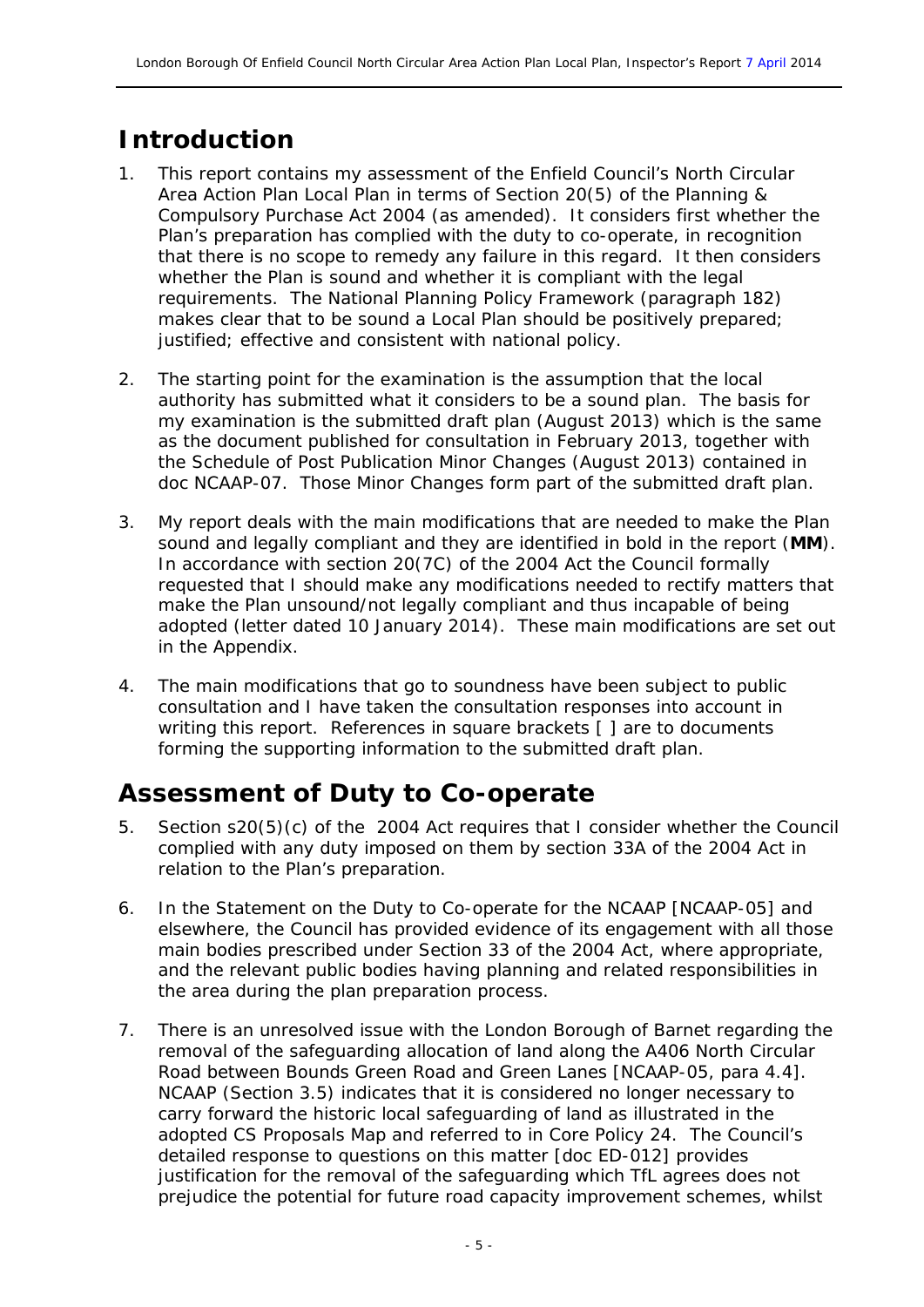resolving the issue of 'planning blight' that has adversely impacted on the area.

- 8. A second concern raised by Barnet Council relates to the pressure on Barnet schools, and in particular primary school places, resulting from the proposed increase in housing. The matter of school provision in relation to the NCAAP proposals is explored below (para 18) and Barnet Council's concerns are addressed through the proposed modification **(MM2)** . Notwithstanding the issues with Barnet Council I have concluded that the duty to co-operate in respect of the preparation and progress of the NCAAP has been satisfied.
- 9. In summary, and in the light of all the evidence and in the absence of any indication to the contrary, I am satisfied that the NCAAP has been prepared in accordance with the duty to co-operate. I am also satisfied that the Council will continue to undertake its obligation to co-operate on strategic planning issues through a coherent framework with its neighbours as outlined in the CS, section 10.2 Delivery Mechanisms, and the partnership working with adjoining local authorities and the North London Strategic Alliance referred to in para 10.12.

### **Assessment of Soundness**

#### **Preamble**

- 10. The NCAAP forms part of the statutory Local Plan for Enfield and is intended to co-ordinate a period of significant change. It is intended to be read alongside the Core Strategy, and in particular policies 44: North Circular Area and 45: New Southgate. Suggestions that the NCAAP is fundamentally wrong since the North Circular Road forms a boundary rather than a focus, and that the amount of housing development proposed is too much for the area to absorb are not supported by the evidence. Both the NCAAP plan area, and its potential capacity are derived from the CS policies which provide a context consistent with the LP.
- 11. Questions have been raised regarding the Council's consideration of submitted planning applications and permissions granted in respect of proposals within the NCAAP plan area. This Examination considers only the soundness and legal compliance of the submitted Plan. Issues relating to the development control process are outside the scope of the Examination and it is neither appropriate nor possible to comment on individual proposals, or the Council's interpretation of policies in arriving at decisions.

#### **Main Issues**

12. Taking account of all the representations, written evidence and the discussions that took place at the Examination hearing I have identified 3 main issues upon which the soundness of the Plan depends.

#### **Issue 1 – Whether the Plan provides an appropriate delivery mechanism for the Council's Spatial Strategy.**

13. The Spatial Strategy contained in the adopted CS seeks to focus large scale growth and regeneration in four broad areas, one of which is the area around the North Circular Road at New Southgate [EBD-03, section 4]. The Strategy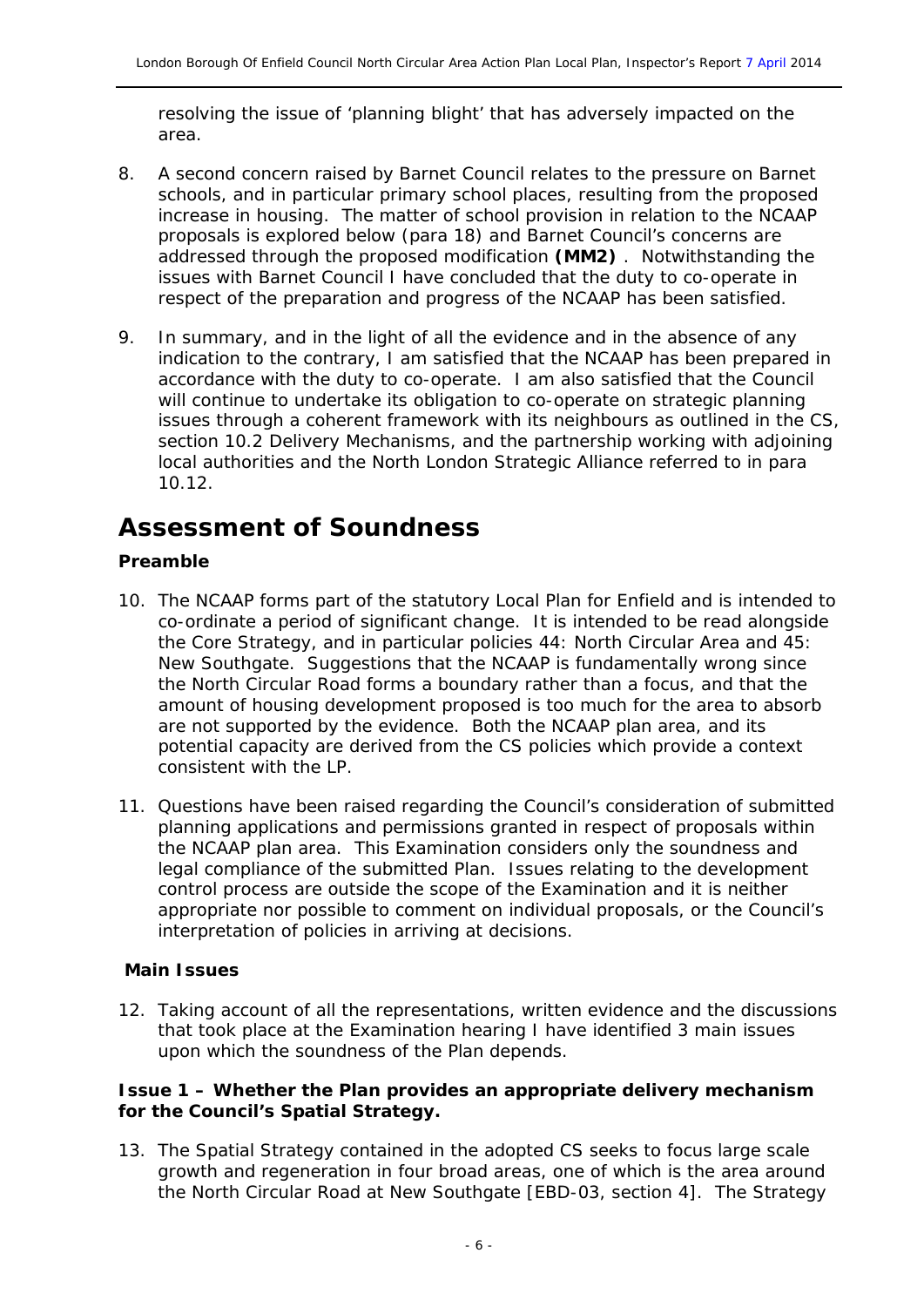indicates that, following agreement on a safety and environmental improvement scheme for the road, opportunities will be sought to improve living conditions for residents, visitors and businesses. In particular it concludes that the area has a capacity to accommodate up to 2,000 new homes, largely on land no longer needed for road improvements and through the renewal of the Ladderswood Estate and New Southgate area.

- 14. Core Policy 44 confirms the indicative housing delivery target of up to 2,000 within the NCAAP area, whilst CP 45 provides a specific framework for the Regeneration Priority Area of New Southgate. A Masterplan SPD for New Southgate [EBD-05] has been adopted setting out plans for the improvement and opportunities for development in that area. In the context of those adopted policies, and the supporting evidence provided through, *inter alia,* the Infrastructure Delivery Plan [EBD-09] and the SA Report [NCAAP-03], I have concluded that the NCAAP does provide an appropriate delivery mechanism for the Spatial Strategy and, in this respect is sound.
- 15. Para 15 of the NPPF indicates that all Local Plans should be based on and reflect the presumption in favour of sustainable development. The Council has recognised that the Plan should follow this approach and has proposed a Main Modification which would insert a new explanatory paragraph in Section 1.2 **(MM1)**. This ensures the section is sound.

#### **Issue 2 – Whether the Plan's proposals for building sustainable neighbourhoods have been positively prepared, are justified by the evidence and are consistent with national policy.**

- 16. NCAAP Policy 2 identifies specific sites having the potential to deliver approximately 1,300 new homes within the plan period. Some representors have expressed concern that the NCAAP proposes too much development resulting in a disproportionate increase in population, and that local services will be placed under strain. Whilst, as indicated above (para 14) the argument that too much development is proposed is not supported by the evidence, the ability of local services to cope with the amount of additional development is a consideration of importance.
- 17. In this respect, the policy stance on Broomfield Secondary School contained in Policy 4 in the NCAAP appears ambivalent, referring to support for additional pupil places at Broomfield Secondary School and contrasting with p69 which simply states that permanent expansion to admit more pupils "..*is being considered*". The issue clearly is one of concern to local residents. It was also raised in my preliminary queries to the Council and a proposed modification to the supporting text was submitted to the Examination on 4 December 2012. This did not, in my view, go far enough in addressing the issue. As a result representatives from the education service attended the hearing session and there was agreement that the two services should work together to provide an amended Main Modification which includes a revised Policy 4, together with new supporting text **(MM2)**. The agreed text results in a sound Policy.
- 18. So far as other policies relating to the building of sustainable neighbourhoods is concerned, issues raised regarding health services are addressed through Policy 5 which indicates that appropriate sites have been identified and confirms the continuing partnership with health care services. The Policy is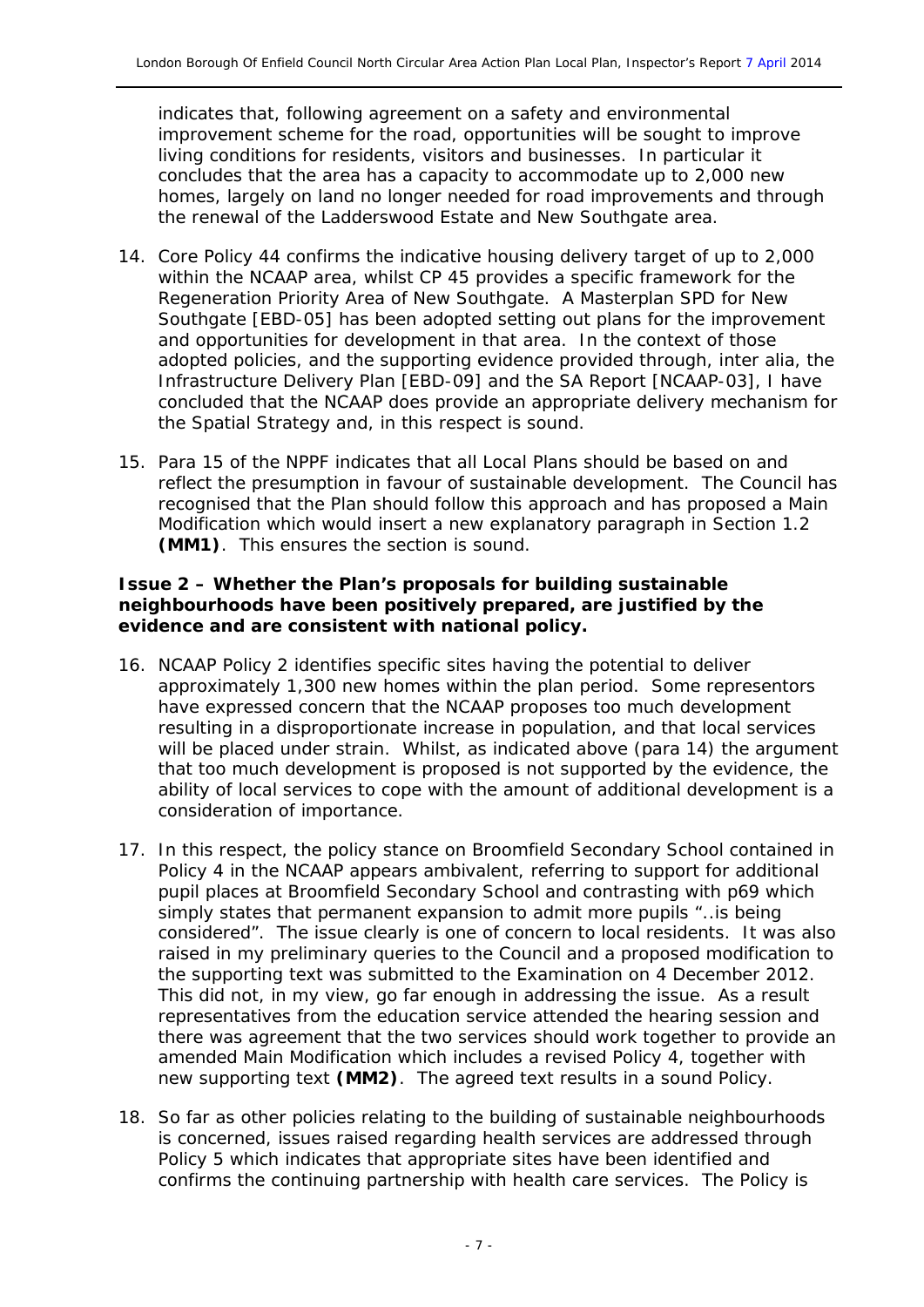sound and no further modifications are identified or necessary.

19. Policy 6 requiring a high quality design for new developments, and Policy 7 relating to building heights and development densities, have also been criticised. However, in some respects the criticisms are founded on perceptions of the application of those policies to development proposals. The Council's defence of the policies is robust and justified. In particular, it has advised that the NCAAP applies the density ranges as set out in the LP. It has also indicated that a site specific PTAL assessment has been carried out of Opportunity Sites, but this is not the only consideration determining a site's appropriate density. Taking all of the evidence into consideration the proposals for building sustainable communities have been positively prepared, justified by the evidence and consistent with national policy. No further modifications are necessary.

#### **Issue 3 – Whether the proposals for the Three Neighbourhood Places are appropriate and address the identified key priorities.**

- 20. There has been no criticism of the Council's general approach to identifying three broad character areas using natural walkable catchments as well as architectural detailing. This assessment provides the basis for the three neighbourhood places which have key priorities, set out in Policy 11. There are more detailed concerns about policies regarding the height and density of developments. However, those that relate to extant permissions are beyond the scope of this Examination and, as indicated at para 19, above, the policies contained in NCAAP have been properly justified and are sound. No modifications are necessary.
- 21. Concern has been raised that the NCAAP does not pay due regard to the Council's resolution to grant planning permission for development at the Ladderswood Estate. This was coupled to a further concern that it is not appropriate for the New Southgate Industrial Estate at Alexander Place, a site with little industrial space available, to be protected as a Locally Significant Industrial Site (LSIS). The representation proposed a new Policy 13A for the New Southgate Industrial Estate (Site 1A) indicating a residential-led sustainable mixed community, together with an amended NCAAP Map.
- 22. The Council considers LSISs fulfil an important role providing local employment and business opportunities and the designation has the Mayor of London's support. The Council acknowledges that the Enfield Employment Land Review 2012, para 7.19 [EBD-11] concluded that "..*in reality, there is very little industrial space*" at Alexander Place and that "*as an employment site the area is probably too small and lacks profile to have a long term future*" (para 7.21). Nevertheless the Review recommended that the site be retained and potentially expanded. Consequentially, the Council's preference is to retain the site to allow for businesses to move in as sites become available. It argues there is evidence to support the need for employment land in the area, whilst Policy 4.3 in the emerging Development Management Document [EBD-01] provides for alternative uses provided it can be demonstrated that the site is no longer suitable or viable for its existing or alternative industrial use. It provides criteria to be met for change of use involving the loss of industrial uses to be acceptable.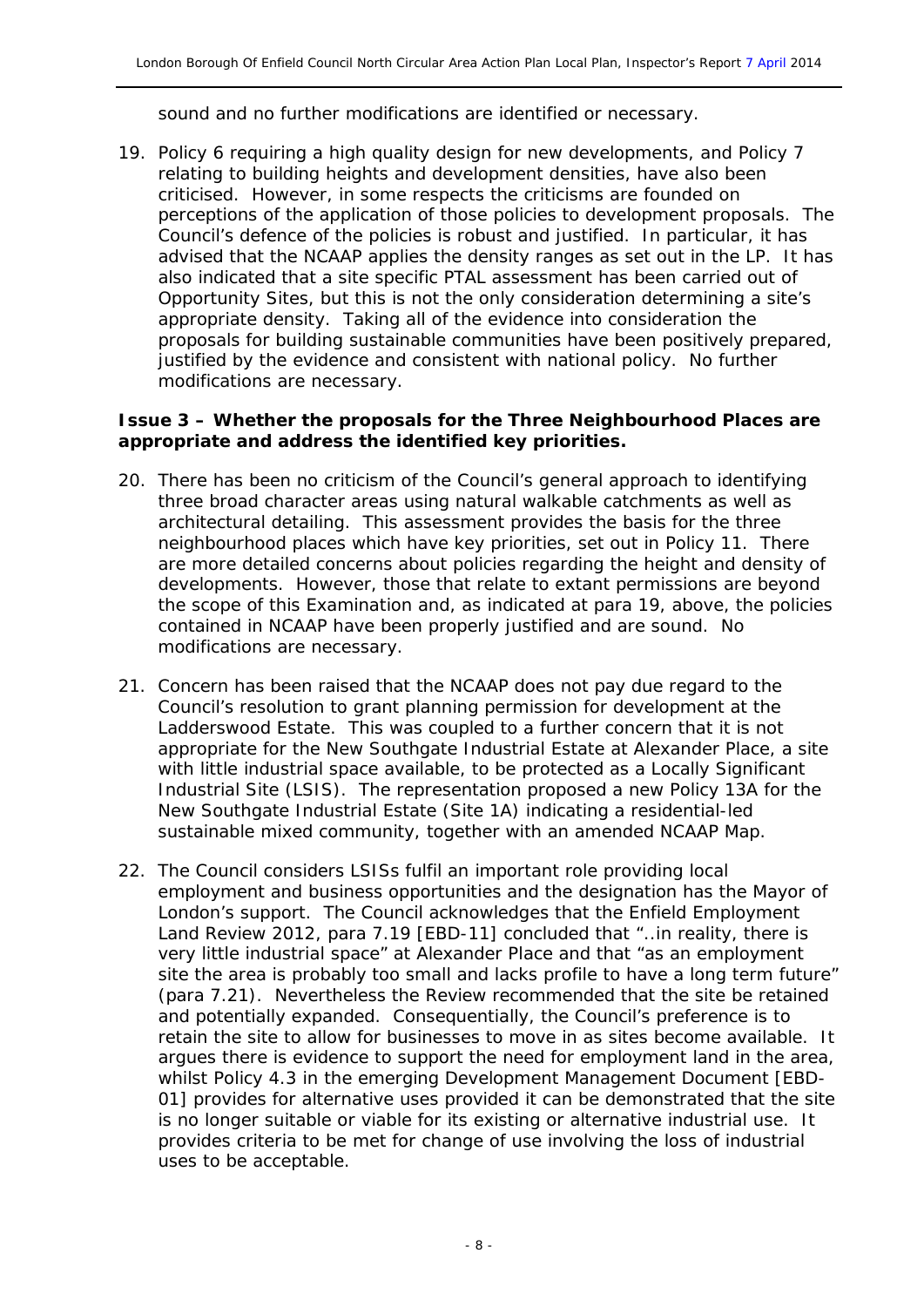23. The matters were discussed fully at the hearing and consequently a Statement of Common Ground between the Council and the representors was submitted to the Examination. The Statement indicated agreement to additional supporting text under Policy 13, reflecting the Council's resolution to grant planning permission for a mixed-use residential-led scheme at Ladderswood Estate. It was not possible for the parties to extend the agreement to include revisions to the wording of Policy 13, or to the inclusion of the suggested Policy 13A which would allow for residential-led development, since the Council considers the New Southgate Industrial Estate should remain a LSIS. Having given full consideration to the matters raised I have concluded that the Council's reasons for not revising the Policy are convincing. Notwithstanding the lack of agreement between parties on some aspects, I consider that, with the agreed Main Modification **(MM3)**, the Policy is sound. More generally, I have concluded that the proposals for the Three Neighbourhood Places are appropriate and do address the identified key priorities.

### **Assessment of Legal Compliance**

**LEGAL REQUIREMENTS**

24. My examination of the compliance of the Plan with the legal requirements is summarised in the table below. I conclude that the Plan meets them all.

| LEGAL REQUIREMENTS                                                             |                                                                                                                                                                                                                                     |
|--------------------------------------------------------------------------------|-------------------------------------------------------------------------------------------------------------------------------------------------------------------------------------------------------------------------------------|
| Local Development<br>Scheme (LDS)                                              | The NCAAP is identified within the approved LDS<br>September 2013 [EBD-07] which sets out an<br>expected adoption date of June 2014. The NCAAP's<br>content and timing are compliant with the LDS.                                  |
| <b>Statement of Community</b><br>Involvement (SCI) and<br>relevant regulations | The SCI [EBD-04] was adopted in June 2006 and<br>been<br>compliant<br>consultation<br>has<br>the<br>with<br>requirements therein, including the consultation on<br>the post-submission proposed 'main modification'<br>changes (MM) |
| Sustainability Appraisal<br>(SA)                                               | SA has been carried out and is adequate.                                                                                                                                                                                            |
| Appropriate Assessment<br>(AA)                                                 | The Habitats Regulations AA Screening Report (May<br>2013) [NCAAP-06] sets out why AA is not necessary.                                                                                                                             |
| <b>National Policy</b>                                                         | The NCAAP complies with national policy except<br>indicated<br>and<br>modifications<br>where<br>are<br>recommended.                                                                                                                 |
| The London Plan                                                                | The NCAAP is in general conformity with the LP.                                                                                                                                                                                     |
| Sustainable<br>Community<br>Strategy (SCS)                                     | Satisfactory regard has been paid to the SCS [EBD-<br>$15$ .                                                                                                                                                                        |
| 2004 Act (as amended)<br>and 2012 Regulations.                                 | <b>NCAAP</b><br>complies<br><b>The</b><br>with<br>the<br>Act<br>the<br>and<br>Regulations.                                                                                                                                          |

### **Overall Conclusion and Recommendation**

**25. The Plan has a number of deficiencies in relation to soundness and for the reasons set out above which mean that I recommend nonadoption of it as submitted, in accordance with Section 20(7A) of the Act. These deficiencies have been explored in the main issues set out**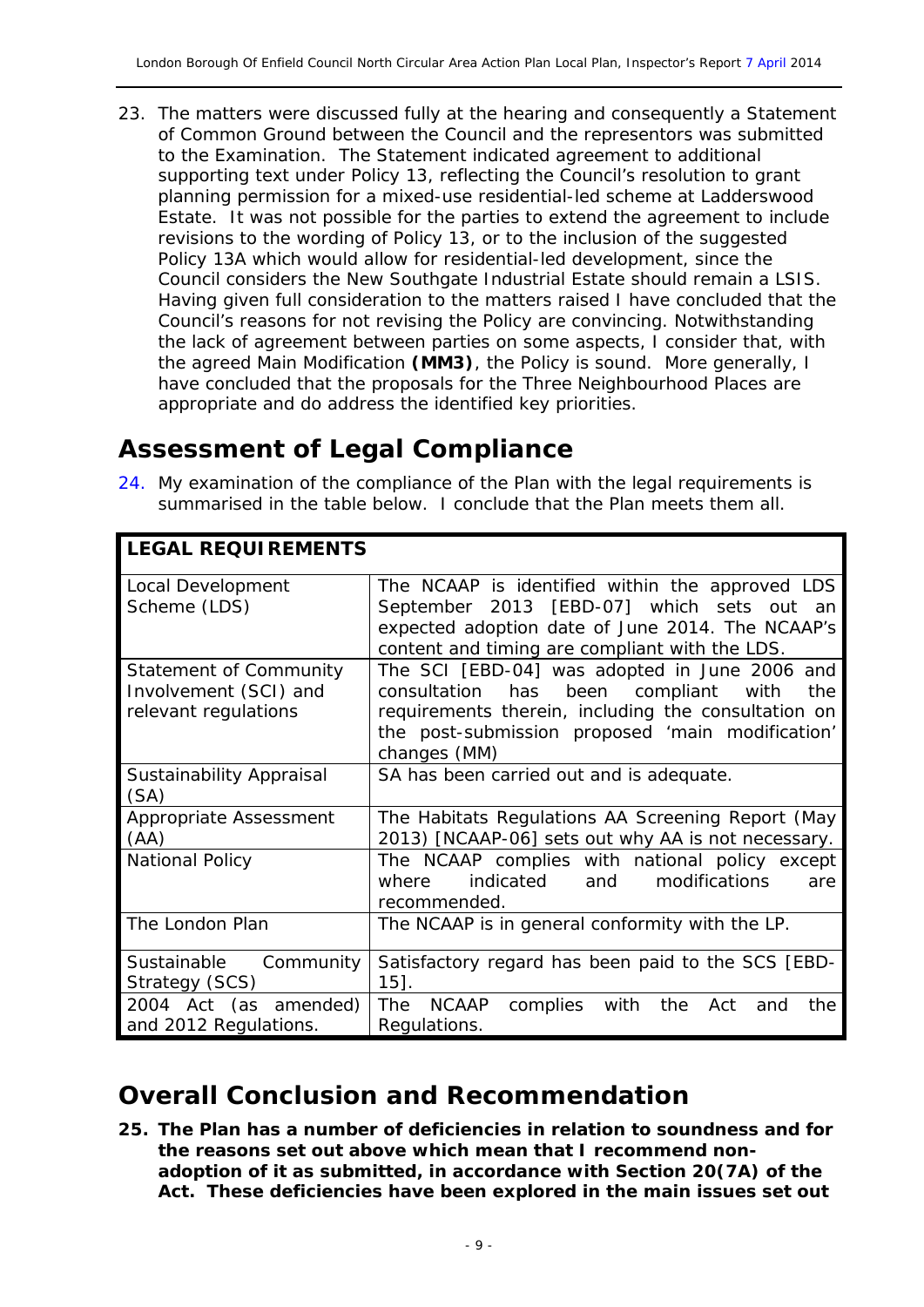**above.**

**26. The Council has requested that I recommend main modifications to make the Plan sound and capable of adoption. I conclude that with the recommended main modifications set out in the Appendix the North Circular Area Action Plan local plan satisfies the requirements of Section 20(5) of the 2004 Act and meets the criteria for soundness in the National Planning Policy Framework.** 

*Patrick T Whitehead* 

Inspector

This report is accompanied by the Appendix containing the Main Modifications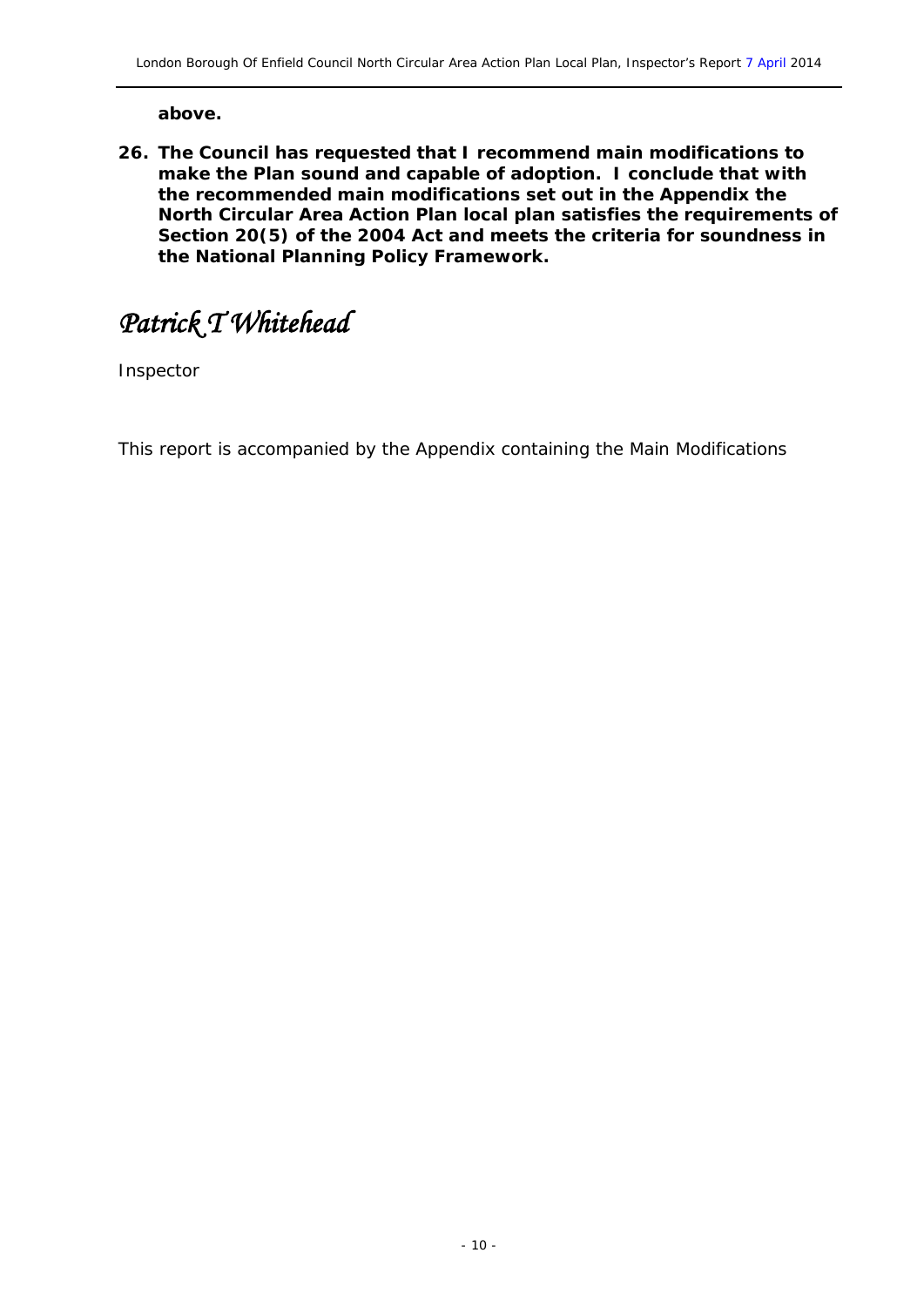## **Appendix – Main Modifications**

The modifications below are expressed either in the conventional form of strikethrough for deletions and underlining for additions of text, or by specifying the modification in words in *italics*.

The page numbers and paragraph numbering below refer to the submission local plan, and do not take account of the deletion or addition of text.

| Ref | Page          | Policy/<br>Paragraph                                                             | <b>Main Modification</b>                                                                                                                                                                                                                                                                                                                                                                                                                                                                                                                                                         |
|-----|---------------|----------------------------------------------------------------------------------|----------------------------------------------------------------------------------------------------------------------------------------------------------------------------------------------------------------------------------------------------------------------------------------------------------------------------------------------------------------------------------------------------------------------------------------------------------------------------------------------------------------------------------------------------------------------------------|
| MM1 | 11            | End of sub-<br>section:<br>National<br>Planning<br>Policy<br>Framework<br>(NPPF) | Insert New paragraph at the end of sub-section<br>"When considering development proposals within the<br>North Circular AAP area the Council will take a positive<br>approach that reflects the presumption in favour of<br>sustainable development contained in the National<br>Planning Policy Framework. The Council will always<br>work proactively with applicants jointly to find solutions<br>which mean that proposals can be approved wherever<br>possible and to secure development that improves the<br>economic, social and environmental conditions in the<br>area". |
| MM2 | 31<br>&<br>32 | Policy 4<br>Local<br>Education<br>and<br>supporting<br>paragraphs                | Insert altered text to Policy 4 Local Education and supporting<br>paragraphs.<br><b>Policy 4 Local education</b><br>The development of new homes within the NCAAP area<br>will be expected to contribute towards the provision of<br>primary and secondary school places commensurate<br>with the expected additional demand, as identified in<br>the annual update of the Council's School Places<br>Strategy, and as set<br>out in the Council's S106<br><b>Supplementary Planning Document.</b>                                                                               |
|     |               |                                                                                  | The creation of additional pupil places at Garfield<br>Primary School and Broomfield Secondary School will be<br>supported. The Council will continue to coordinate the<br>provision of school places with neighbouring boroughs<br>and the potential to increase capacity in other nearby<br>schools will be explored as the need arises. The Council<br>will keep under review its Primary and Secondary School<br>strategies.                                                                                                                                                 |
|     |               |                                                                                  | In the primary sector there is an identified demand for 2<br>additional forms of entry from September 2014 in the<br>south west of the borough which includes the NCAAP<br>area. Demand for additional pupil places for reception<br>aged children is specifically being met within the NCAAP<br>area through an approved additional form of entry at                                                                                                                                                                                                                            |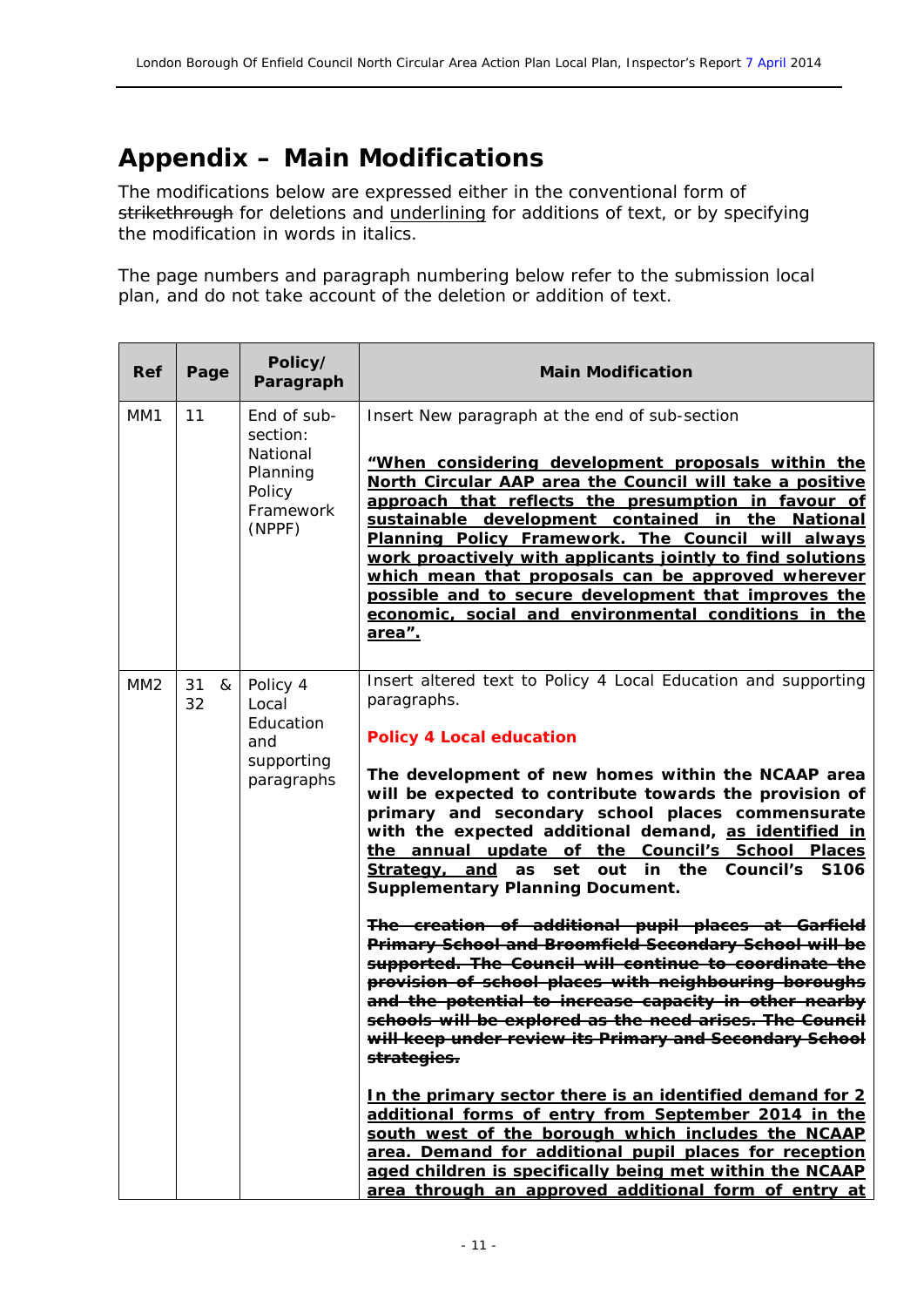| Ref | Page | Policy/<br>Paragraph | <b>Main Modification</b>                                                                                                                                                                                                                                                                                                                                                                                                                                                                                                                                                                                                             |
|-----|------|----------------------|--------------------------------------------------------------------------------------------------------------------------------------------------------------------------------------------------------------------------------------------------------------------------------------------------------------------------------------------------------------------------------------------------------------------------------------------------------------------------------------------------------------------------------------------------------------------------------------------------------------------------------------|
|     |      |                      | Garfield School. In order to secure sufficient provision<br>for both September 2014 and 2017 for the south west as<br>a whole, options are also being considered beyond the<br>area covered by the Action Plan including proposals to<br>increase the capacity of other nearby schools to help<br>meet the demand.                                                                                                                                                                                                                                                                                                                   |
|     |      |                      | In the secondary school sector local capacity will be<br>needed from September 2017. The expansion of<br>Broomfield Secondary School will be considered as part<br>of the Council's on-going pupil places review. The<br>Council continues to monitor the provision of school<br>places alongside the progress of Free/Academy Schools,<br>cross border pupil movement and the provision of<br>additional places in neighbouring boroughs.                                                                                                                                                                                           |
|     |      |                      | Supporting paragraphs:                                                                                                                                                                                                                                                                                                                                                                                                                                                                                                                                                                                                               |
|     |      |                      | For the purposes of planning for school places Enfield is<br>divided into six pupil places planning areas. The area<br>covered by the Action Plan is within the wider south<br>west pupil places planning area.<br>Ensuring appropriate<br>provision is made for additional school places required to meet<br>increased demand as sites are developed and families move in<br>is a top priority for the NCAAP. A great deal of concern has<br>been expressed about this and similar issues and it is therefore<br>essential that developers work closely with the Council to<br>ensure appropriate provision is made in this regard. |
|     |      |                      | Recent studies have confirmed that Garfield Primary School<br>has capacity for additional forms of entry and the Council is in<br>the process of exploring the feasibility of this in more detail.<br>Other nearby schools may also play a role in ensuring<br>increased demand is met. Similarly, the Council will continue to<br>work closely with its neighbouring authorities to keep this<br>critical issue continually under review.                                                                                                                                                                                           |
|     |      |                      | In addition to the expansion of Garfield Primary School,<br>other nearby schools will also play a role in ensuring<br>increased demand in the primary school sector is met in<br>both the short and medium term. The provision of a<br>new primary school to help meet the capacity required<br>for 2017 is still being explored at Grovelands Park. The<br>Council will continue to work closely with its<br>neighbouring authorities to keep this critical issue<br>continually under review.                                                                                                                                      |
|     |      |                      | In the secondary school sector, new provision is being<br>created in the borough through the approval of Heron<br>Hall Free School, which opened in September 2013, and<br>2 new Academies, both due to open in September 2014.<br>Secondary school provision in the west of the borough is<br>within capacity up to 2017/18. The Council continues to<br>monitor the progress of free school/academy provision                                                                                                                                                                                                                      |